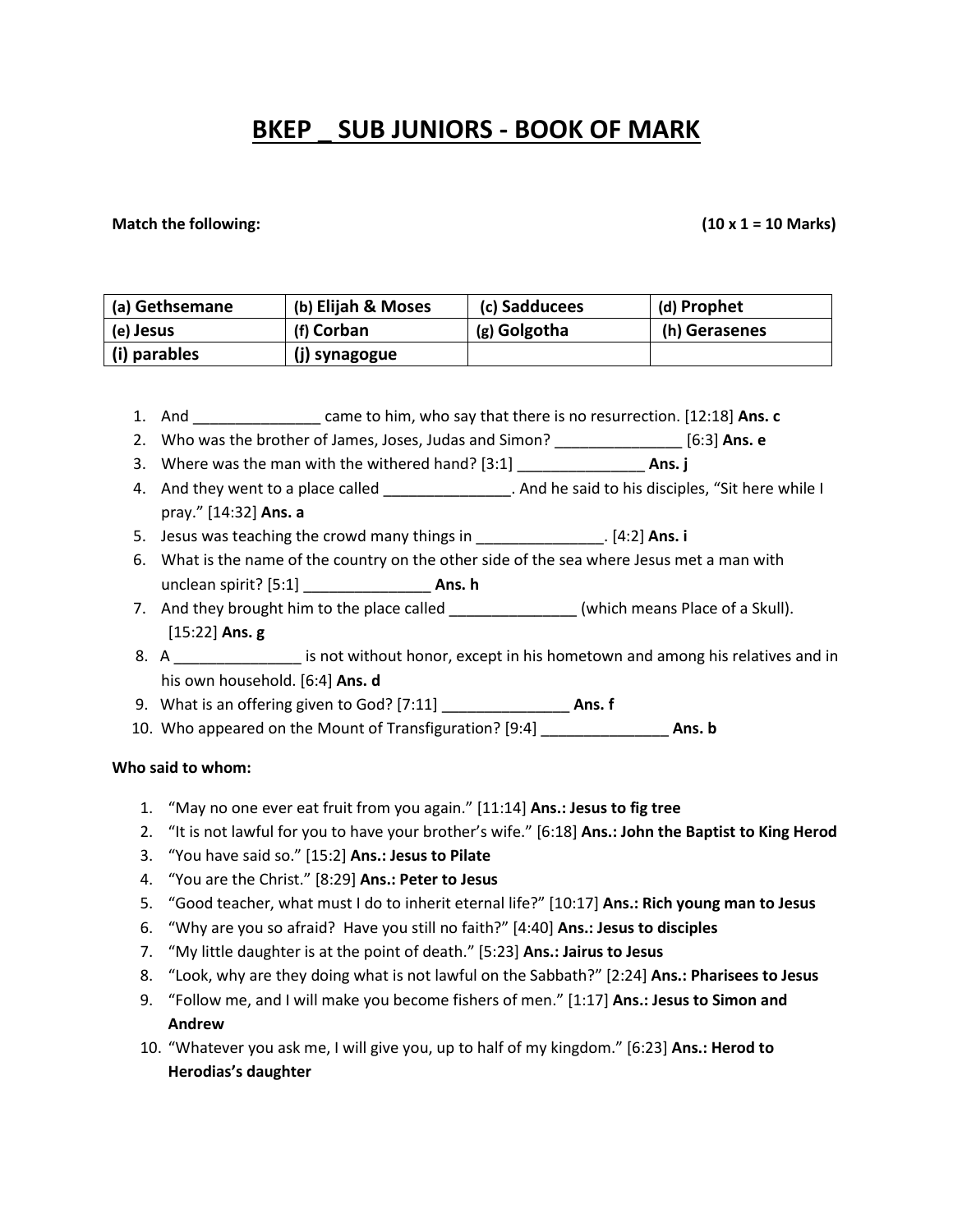#### **True or False:**

- 1. The most important commandment: Honor your father and mother [12: 29-31] **Ans.: False**
- 2. "If anyone would be first, he must be first of all and servant of all." [9:35] **Ans.: False**
- 3. And then they will see the Son of Man coming in clouds with great power and glory. [13:26] **Ans.: True**
- 4. "Truly, I tell you, this very night, before the rooster crows thrice, you will deny me three times." [14:30] **Ans.: False**
- 5. And it was the third hour when they crucified him. [15:25] **Ans.: True**
- 6. And someone ran and filled a sponge with sour wine, put it on a reed and gave it to him to drink, saying, "Wait, let us see whether God will come to take him down." [15:36] **Ans.: False**
- 7. Those who ate the loaves were five thousand men and women. [6:44] **Ans.: False**
- 8. John preached saying, "Before me comes he who is mightier than I, the strap of whose sandals I am not worthy to stoop down and tie." [1:7] **Ans.: False**
- 9. The Son of Man has authority on earth to forgive sins. [2:10] **Ans.: True**
- 10. No one sews a piece of shrunk cloth on an old garment. [2:21] **Ans.: False**

# **Who am I?**

1. For they all contributed out of their abundance, but I out of my poverty have put in everything I had, all I had to live on. [12: 44]

#### **I am the poor widow**

2. And they led Jesus to the high priest. And all the chief priests and the elders and the scribes came together. And I had followed him at a distance, right into the courtyard of the high priest.[14:53,54]

# **I am Peter**

3. And I tore my garments and said, "What further witnesses do we need? You have heard his blasphemy. What is your decision?" [14:63-64]

# **I am the high priest**

4. And they compelled me, a passerby, who was coming in from the country, the father of Alexander and Rufus, to carry his cross. [15:21]

# **I am Simon of Cyrene**

5. I was a Gentile woman, who begged Jesus to cast the demon out of my daughter. [7:26]

# **I am the Syrophoenician woman**

6. I was a disciple, whom Jesus rebuked and said, "Get behind me, satan!" [8:33]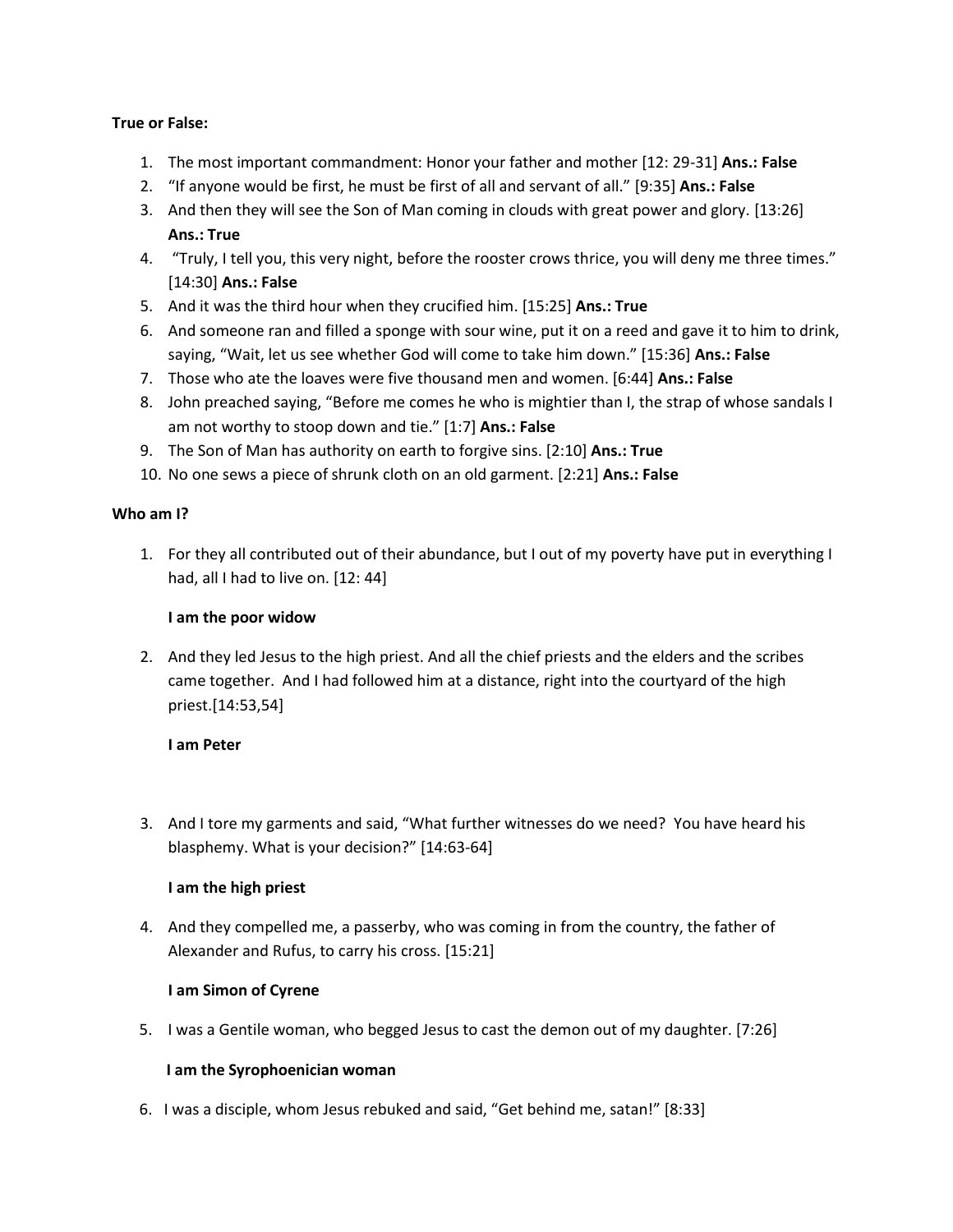#### **I am Peter**

7. I entered the house of God, in the time of Abiathar the high priest, and ate the bread of the Presence. [2:26]

#### **I am David**

8. I was the father of James and John. [3:17]

#### **I am Zebedee**

9. I prophesied about John the Baptist preparing the way of the Lord. [1:2]

#### **I am Isaiah**

10. I was a tax collector and then followed Jesus. [2:14]

**I am Levi**

#### **Fill in the Blanks:**

- 1. Jesus said to them, "Render to **Caesar** the things that are **Caesar's**, and to God the things that are God's." [12:17]
- 2. From the **fig tree** learn its lesson: as soon as its branch becomes tender and puts out its leaves, you know that summer is near. [13:28]
- 3. And they offered him wine mixed with **myrrh**, but he did not take it. [15:23]
- 4. And when the sixth hour had come, there was darkness over the whole land until the **ninth** hour. [15:33]
- 5. "It is not right to take the children's bread and throw it to the **dogs**. [7:27]
- 6. All things are possible for one who **believes**. [9:23]
- 7. It is easier for a **camel** to go through the eye of a needle than for a rich person to enter the Kingdom of God. [10:25]
- 8. James and John were given the name Boanerges that is Sons of **thunder**. [3:17]
- 9. Taking her by the hand Jesus said to her, "**Talitha** cumi". [5:41]
- 10. John appeared, baptising in the wilderness and proclaiming a baptism of **repentance** for the forgiveness of sins. [1:4]

# **Choose the correct answer:**

- 1. So Pilate, wishing to satisfy the crowd, released for them \_\_\_\_\_\_\_\_\_\_\_\_\_\_\_ and having scourged Jesus, he delivered him to be crucified. [15:15]
	- a. Barsabbas
	- b. Judas
	- c. Caiaphas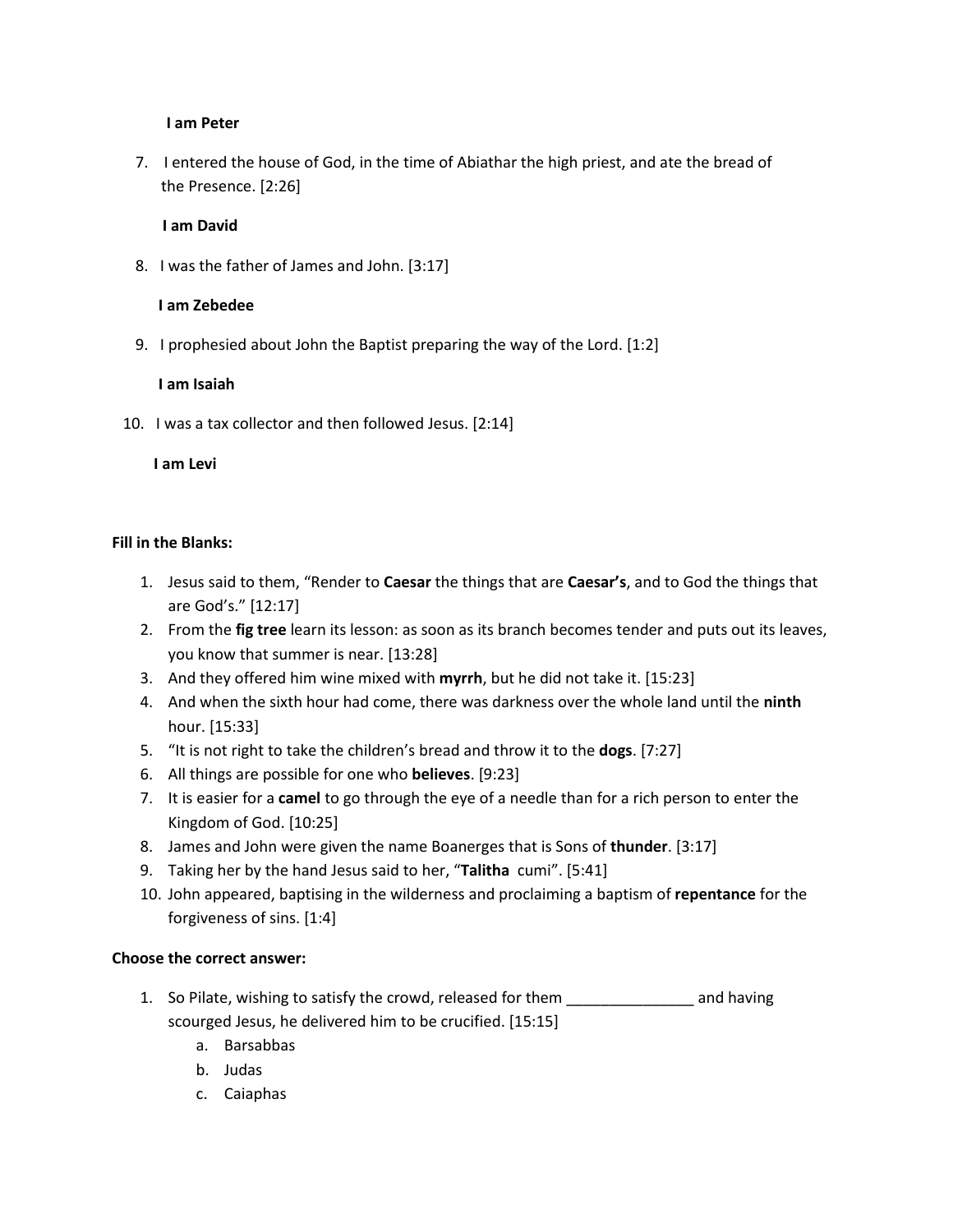d. Barabbas

# **Ans.: d**

- 2. A respected member of the council, who was also himself looking for the kingdom of God, took courage and went to Pilate and asked for the body of Jesus. Name him. [15:43]
	- a. Nicodemus
	- b. Ananias
	- c. Joseph of Arimathea
	- d. Peter

# **Ans.: c**

3. When the Sabbath was past, Mary Magdalene, Mary the mother of James, and

bought spices, so that they might go and anoint him. [16:1]

- a. Andrew
- b. Salome
- c. Martha
- d. Peter

# **Ans.: b**

- 4. "Is it not written, ' My house shall be called a house of for all the nations'? But you have made it a den of robbers." [11:17]
	- a. Prayer
	- b. Worship
	- c. God
	- d. Disciples

# **Ans.: a**

- 5. And as Jesus taught in the temple, he said, "How can the scribes say that the Christ is the son of \_\_\_\_\_\_\_\_\_\_\_\_\_\_? [12:35]
	- a. God
	- b. Elijah
	- c. David
	- d. John

**Ans.: c**

- 6. And if the Lord had not cut short the days, no human being would be saved. But for the sake of the elect, whom he chose, what did he do? [13:20]
	- a. blessed them
	- b. he shortened the days
	- c. saved them
	- d. called them

# **Ans.: b**

- 7. But in those days, after that tribulation, what will happen to nature? [13:24]
	- a. the sun will be darkened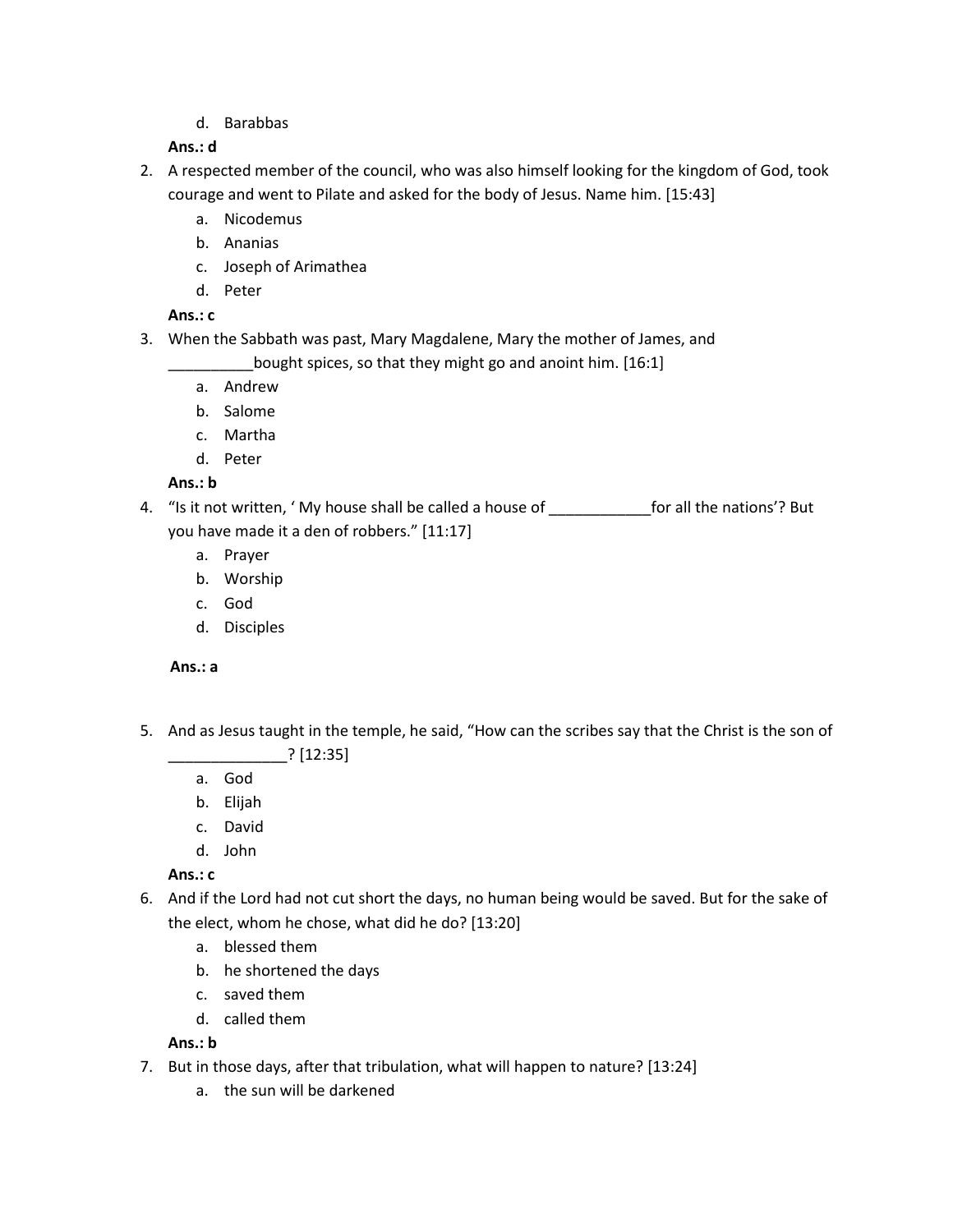- b. the moon will not give its light
- c. the stars will be falling from heaven
- d. all of the above

# **Ans.: d**

- 8. And he said to his disciples, "Sit here while I pray." And he took with him \_\_\_\_\_\_\_\_\_\_\_\_\_\_\_ and began to be greatly distressed and troubled. [14:32]
	- a. Philip, Nathaniel and Andrew
	- b. Peter, James and John
	- c. Peter, Andrew and Philip
	- d. Nathaniel, Judas and Peter

# **Ans.: b**

- 9. And these signs will accompany those who believe: in my name \_\_\_\_\_\_\_\_\_\_\_\_\_\_\_\_\_\_\_\_\_\_\_ [16:17]
	- a. they will pick up serpents with their hands
	- b. if they drink any deadly poison, it will not hurt them
	- c. a & b
	- d. None of the above

# **Ans.: c**

- 10. To whom did Jesus appear first to, from whom he had cast out seven demons? [16:9]
	- a. Mary Magdalene
	- b. Peter
	- c. Disciples
	- d. Martha

# **Ans.: a**

- 11. How old was the girl who got up and began walking? [5:42]
	- a. 10
	- b. 11
	- c. 12
	- d. 13

**Ans.: c**

- 12. When the great windstorm arose, and the waves were breaking into the boat,
	- \_\_\_\_\_\_\_\_\_\_\_\_\_\_. [4:37,38]
	- a. Jesus was awake
	- b. Jesus was asleep
	- c. Jesus was not caring
	- d. Jesus and disciples were sleeping

# **Ans.: b**

13. Those that were sown on the good soil are the ones who bear fruit \_\_\_\_\_\_\_\_\_\_

[4:20]

- a. Thirtyfold and fortyfold and a fiftyfold
- b. Thirtyfold and sixtyfold and a hundredfold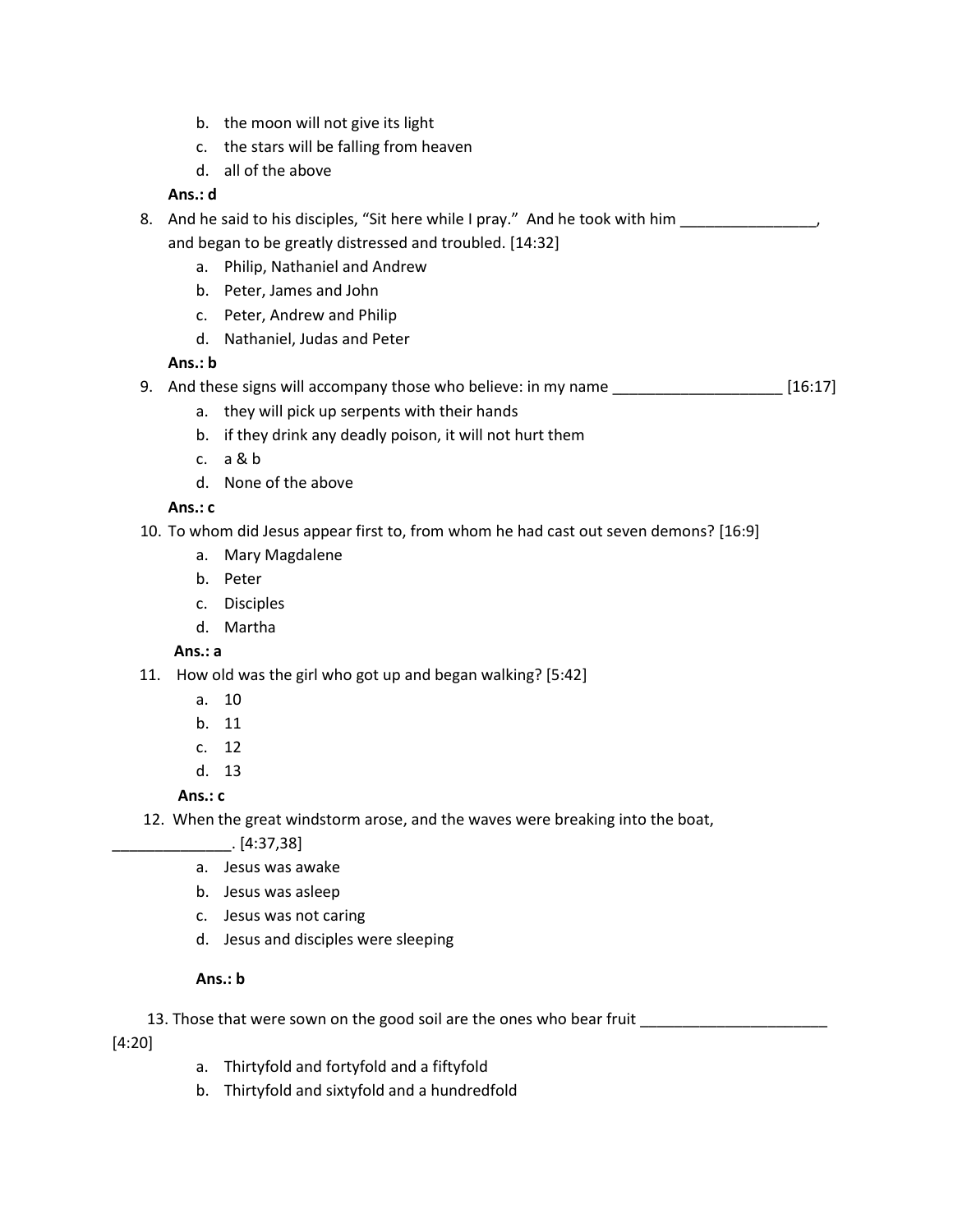- c. Thirtyfold and fiftyfold and a hundredfold
- d. Tenfold and fiftyfold and a hundredfold

# **Ans.: b**

- 14. What did the voice from heaven say at the baptism of Jesus? [1:11]
	- a. He is my son, hear him.
	- b. Behold the Lamb of God
	- c. He shall reign forever.
	- d. You are my beloved son, with you I am well pleased.

#### **Ans.: d**

15. Jesus left the synagogue and entered the house of Simon and Andrew with \_\_\_\_\_\_\_\_\_\_\_\_\_\_\_ [1:29]

- a. Peter and James
- b. Matthew and Mark
- c. Peter and John
- d. James and John

#### **Ans.: d**

16. With what can we compare the kingdom of God, or what parable shall we use for it? [4:30,31]

- a. A grain of wheat seed
- b. A grain of ragi seed
- c. A grain of mustard seed
- d. None of the above

#### **Ans.: c**

17. Jesus appointed the twelve disciples [3:14,15]

- a. To preach
- b. To have authority to cast out demons
- c. a & b
- d. None of the above

#### **Ans.: c**

18. After John was arrested, Jesus came into \_\_\_\_\_\_\_\_\_\_\_\_\_\_\_\_ [1:14]

- a. The prison
- b. Jerusalem
- c. Galilee
- d. Bethlehem

#### **Ans.: c**

19. Beelzebul is \_\_\_\_\_\_\_\_\_\_\_\_\_\_\_ [3:22]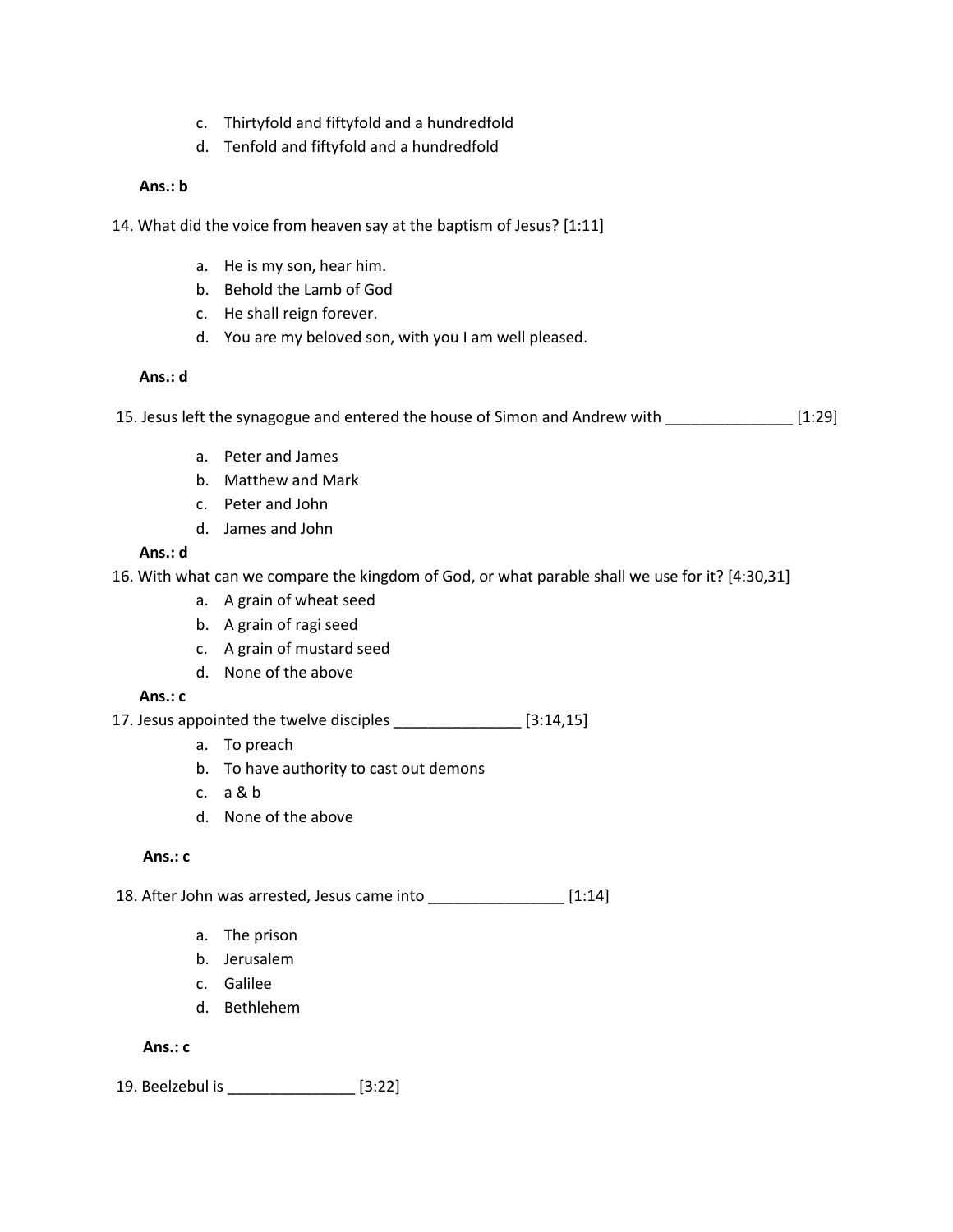- a. Prince of demons
- b. Father of demons
- c. Sons of demons
- d. None of the above

#### **Ans.: a**

20. What were the first words that Jesus spoke to the paralytic man? [2:5]

- a. Son, Go and sin no more
- b. Son, get out of bed and walk
- c. Son, your sins are forgiven
- d. Go and tell everyone

#### **Ans.: c**

21. People, who when they hear the word, immediately receive it with joy, and when tribulation or persecution arises on account of the word, immediately they fall away, as they have no root in themselves, are compared with seed sown on \_\_\_\_\_\_\_\_\_\_\_\_\_\_\_\_\_\_\_ [4:16,17]

- a. Path
- b. Rocky ground
- c. Thorn
- d. Muddy ground

#### **Ans.: b**

22. When the paralytic man was brought to Jesus by four men removing the roof above him,

 $\begin{bmatrix} 2:4,5 \end{bmatrix}$ 

- a. Jesus saw the faith of paralytic man
- b. Jesus saw the faith of house owner
- c. Jesus saw the faith of His disciples
- d. Jesus saw the faith of the four men

#### **Ans.: d**

23. Who did Jesus take with him, when He raised the dead girl to life? [5:37]

- a. Peter
- b. James
- c. John
- d. All of the above

#### **Ans.: d**

24. \_\_\_\_\_\_\_\_\_\_\_\_\_\_\_\_\_\_\_\_\_\_, he is my brother and sister and mother. [3:35]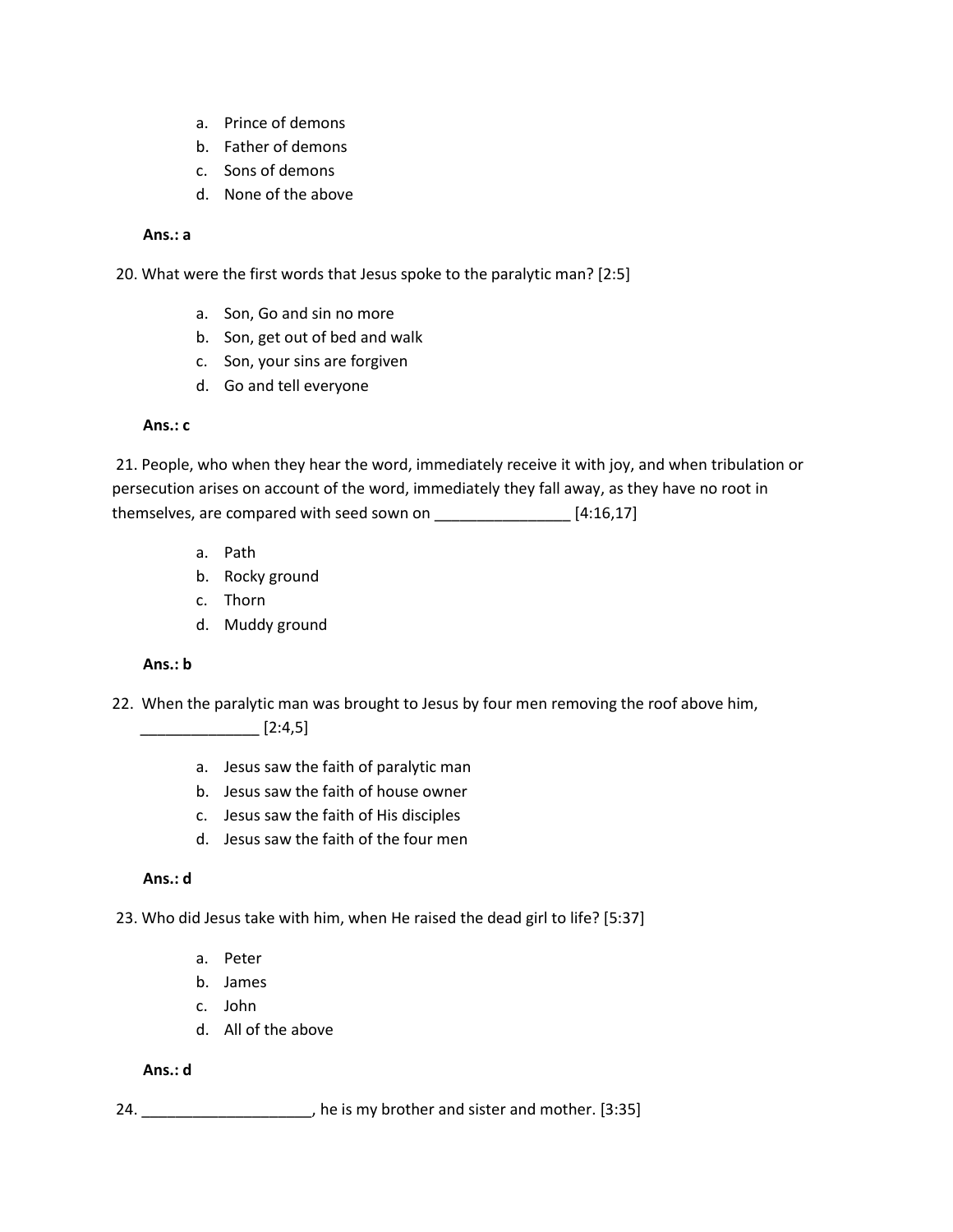- a. Whoever does the will of God
- b. Whoever does not do the will of God
- c. Whoever loves me
- d. Whoever come after me

#### **Ans.: a**

25. The people were astonished at the teaching of Jesus, for [1:22]

- a. His teaching was more accurate
- b. He taught them as one who had authority
- c. Even the winds and waves obeyed Him
- d. He lived what He taught

#### **Ans.: b**

26. What did Jesus say to the leper after he was made clean? [1:44]

- a. Show yourself to the priest
- b. Offer for your cleansing what Moses commanded
- c. Say nothing to anyone
- d. All of the above

#### **Ans.: d**

- 27. He (Jesus) called the twelve and began to send them out two by two, and gave them authority over
	- \_\_\_\_\_\_\_\_\_\_\_\_\_\_\_. [6:7]
	- a. The enemy
	- b. The unclean spirits
	- c. The roman empire
	- d. All sickness

#### **Ans.: b**

28. When King Herod heard about Jesus and his miraculous powers, he said \_\_\_\_\_\_\_\_\_\_\_\_\_\_\_ has been

raised. [6:16]

- a. John the baptist
- b. Elijah
- c. A prophet
- d. None of the above

#### **Ans.: a**

- 29. And they (the disciples) said to Him (Jesus), "Shall we go and buy \_\_\_\_\_\_\_\_\_\_\_\_\_\_ denarii worth of bread and give it to them to eat?" [6:37]
	- a. One hundred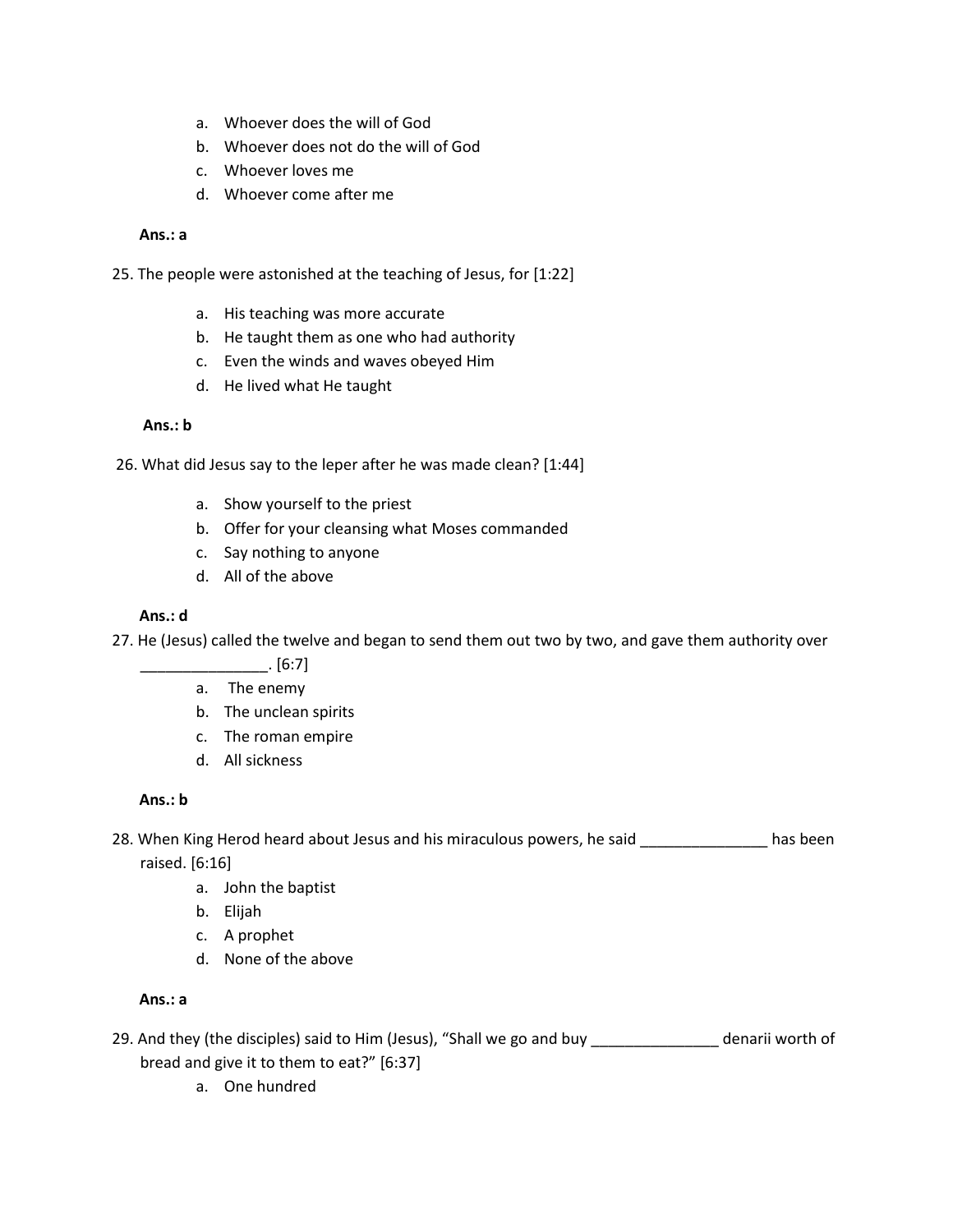- b. Two hundred
- c. Three hundred
- d. Four hundred

#### **Ans.: b**

30. About the \_\_\_\_\_\_\_\_\_\_\_\_\_\_\_ watch of the night, He (Jesus) came to them, walking on the sea. [6:48]

- a. First
- b. Second
- c. Third
- d. Fourth

#### **Ans.: d**

31. Moses said, "\_\_\_\_\_\_\_\_\_\_\_\_\_\_\_ your father and mother." [7:10]

- a. Honor
- b. Obey
- c. Respect
- d. Love

#### **Ans.: a**

32. There is nothing outside a person that by going into him can \_\_\_\_\_\_\_\_\_\_\_\_\_\_\_\_ him, but the things that come out of a person are what \_\_\_\_\_\_\_\_\_\_\_\_\_\_\_\_\_ him. [7:15]

- a. Clean
- b. Destroy
- c. Harm
- d. Defile

#### **Ans.: d**

33. And looking up to heaven, He (Jesus) sighed and said to him, "Ephphatha", that is

- \_\_\_\_\_\_\_\_\_\_\_\_\_\_\_.[7:34]
- a. Rise up
- b. Be opened
- c. Go out
- d. Stand up

# **Ans.: b**

- 34. When Jesus broke the five loaves for the five thousand, how many baskets full of broken pieces were taken up? [8:19]
	- a. 10
	- b. 11
	- c. 12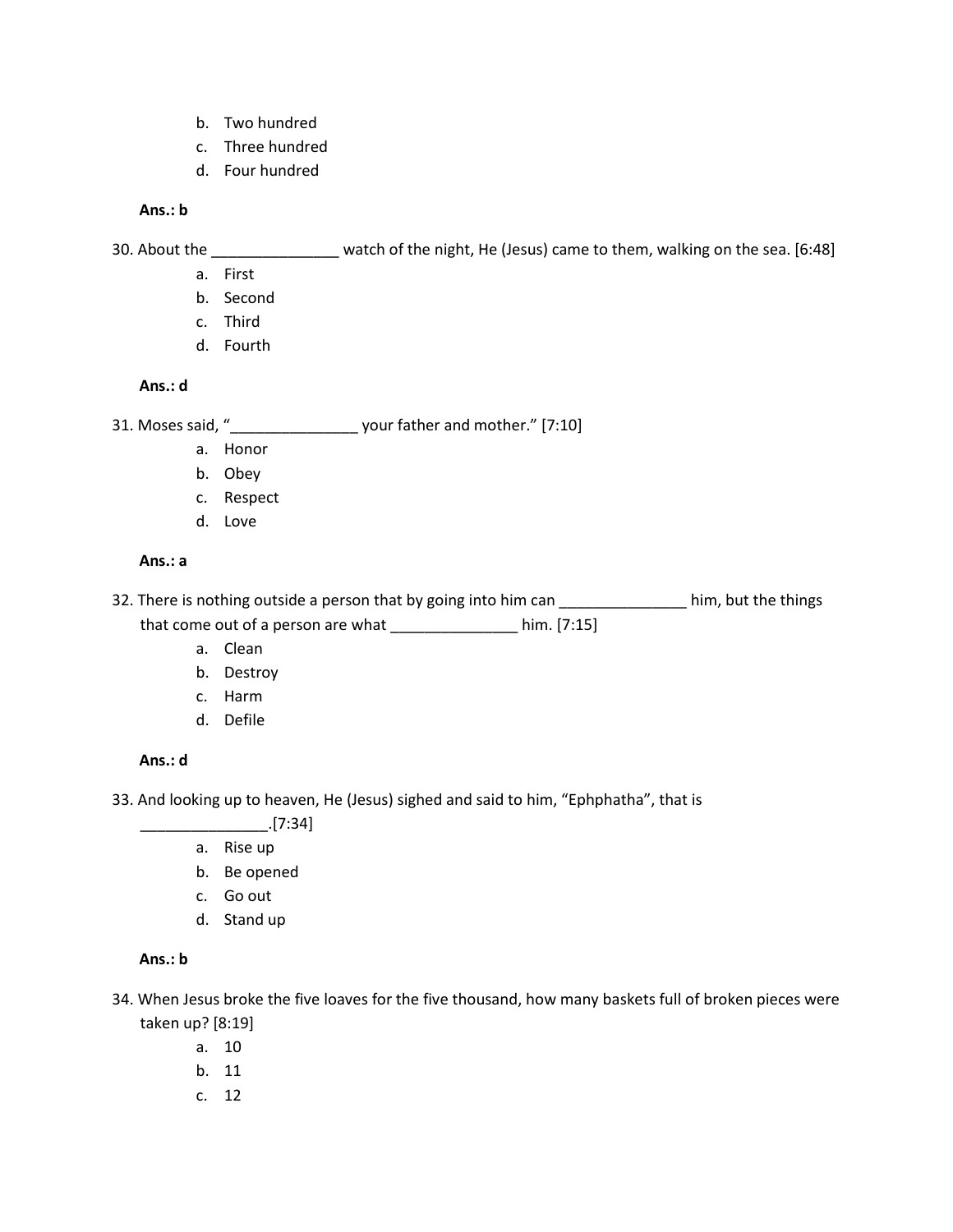d. 13

#### **Ans.: c**

35. Jesus cautioned, "Watch out, beware of the \_\_\_\_\_\_\_\_\_\_\_\_\_\_\_ of the Pharisees and the

# \_\_\_\_\_\_\_\_\_\_\_\_\_\_\_ of Herod." [8:15]

- a. Pride
- b. Sin
- c. Leaven
- d. Evil

# **Ans.: c**

- 36. When Jesus broke the seven loaves for the four thousand, how many baskets full of broken pieces were taken up? [8:20]
	- a. 7
	- b. 8
	- c. 9
	- d. 10

# **Ans.: a**

- 37. Jesus took with Him \_\_\_\_\_\_\_\_\_\_\_\_\_\_\_\_\_\_\_ and led them up a high mountain by themselves. And He was transfigured before them. [9:2]
	- a. Peter and Andrew
	- b. James and John
	- c. Peter, Andrew and John
	- d. Peter, James and John

# **Ans.: d**

38. Whoever gives you a cup of \_\_\_\_\_\_\_\_\_\_\_\_\_\_\_\_\_\_ to drink because you belong to Christ will by no means lose his reward. [9:41]

- a. Water
- b. Wine
- c. Milk
- d. Juice

#### **Ans.: a**

39. Whoever causes one of these little ones who believe in me to sin, it would be better for him if a

great \_\_\_\_\_\_\_\_\_\_\_\_\_\_\_ were hung around his neck and he were thrown into the sea. [9:42]

- a. Sack
- b. Millstone
- c. Rock